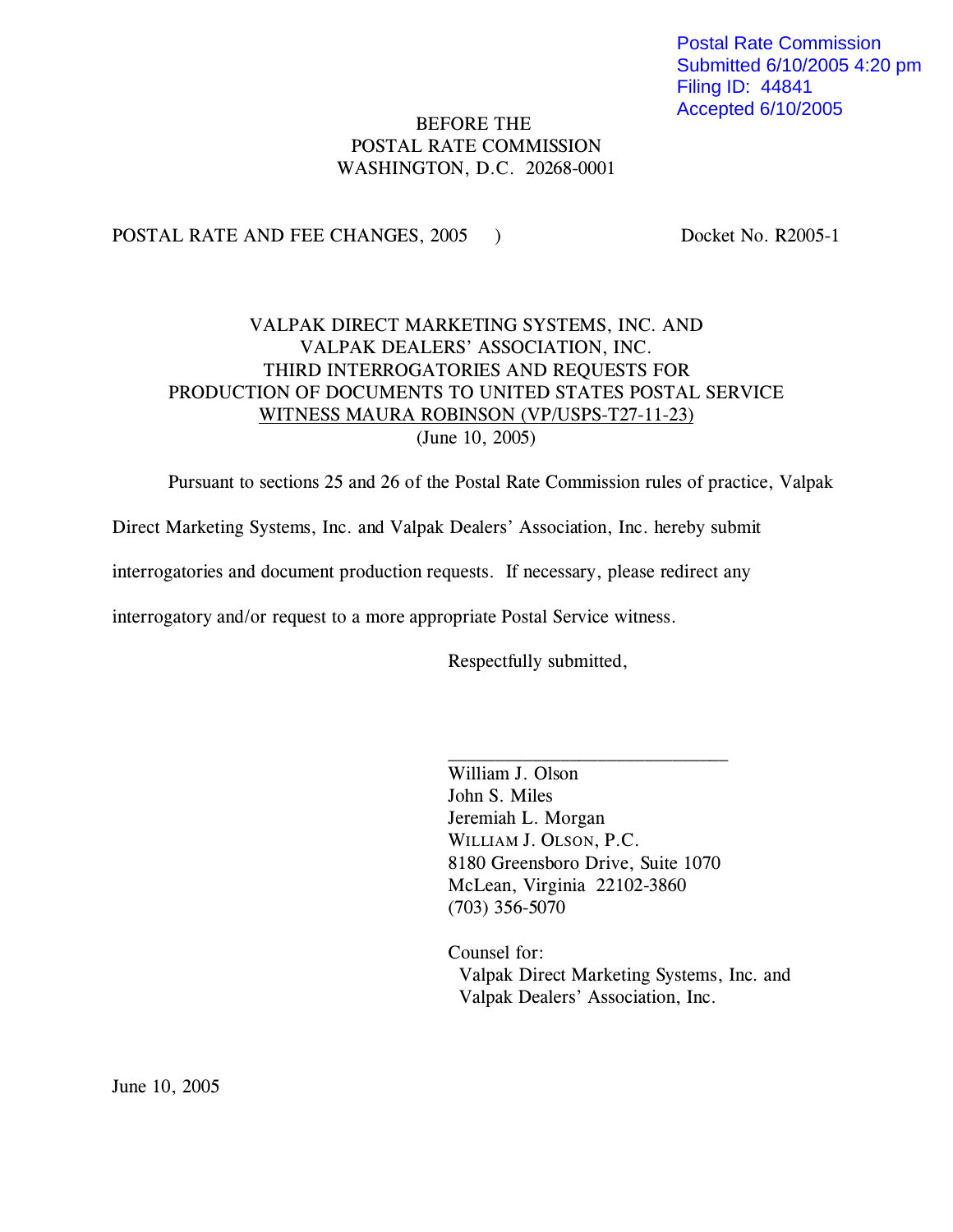## **VP/USPS-T27-11.**

Please refer to your response to VP/USPS-T28-17(d), redirected from witness Taufique (USPS-T-28), where you state that "In this example, it is unclear whether you are referring to marginal costs or total costs of providing a product," and, in referring to the response of witness Taufique to VP/USPS-T28-17(c), you state "Therefore, I do not believe, given the break-even constraint and the level of institutional costs, that the pricing of Postal Service products could necessarily result in rates and fees equal to marginal costs for every product."

- a. Please define the term "product" as you use that term in your above-quoted response.
- b. Please refer to your definition of "product" in preceding part a and identify the number of Postal Service products that currently exist in the ECR commercial subclass and, referring to Rate Schedule 322 in the Request, please describe what those products are.

## **VP/USPS-T27-12.**

Would you agree that a change in rates described generally as a 5.6 percent "acrossthe-board" increase represents an approach to setting rates that is both formulaic and unusual? If you do not agree that this is a formulaic approach to rate setting, please explain why not, and define or state what in your opinion would constitute a formulaic approach.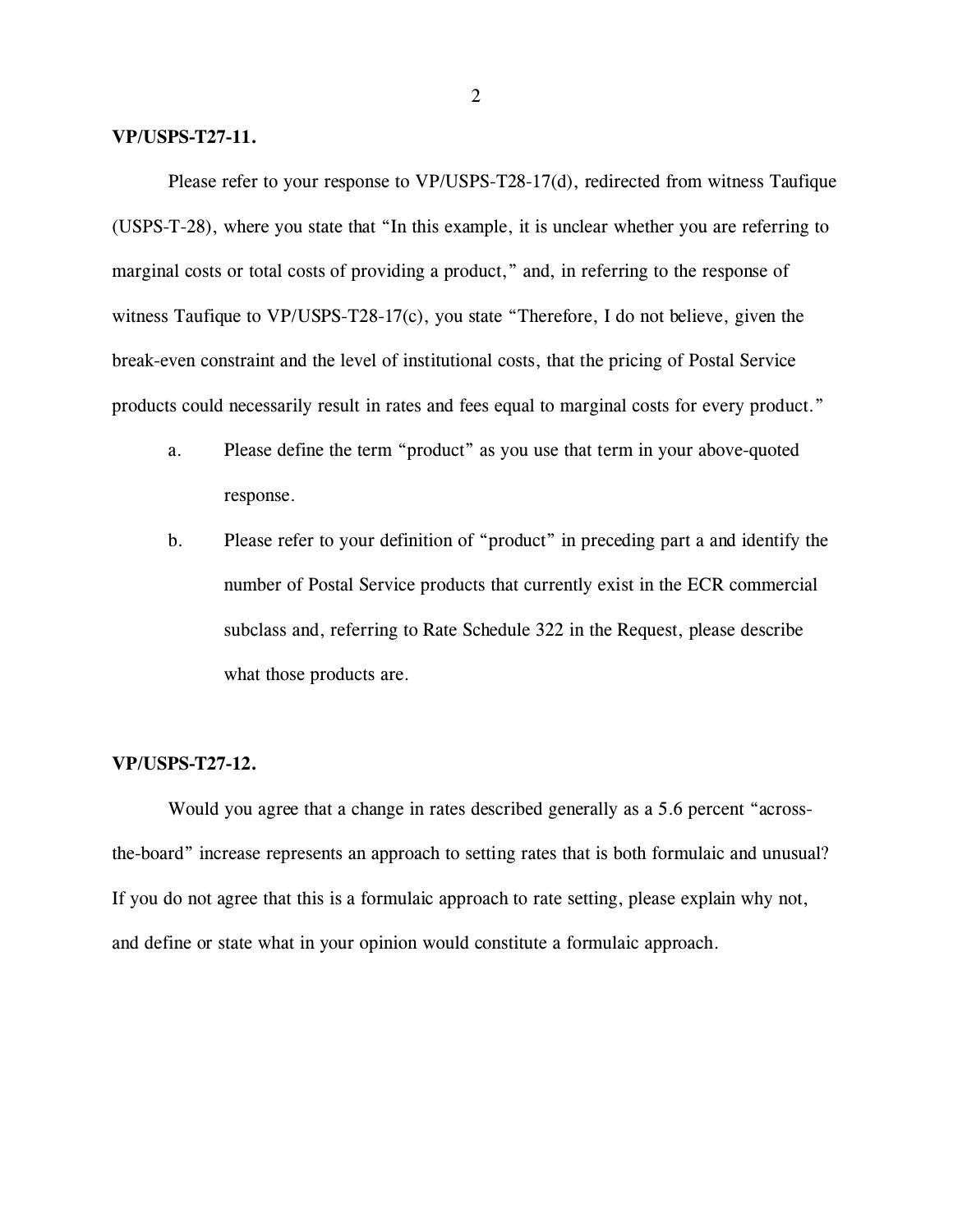## **VP/USPS-T27-13.**

Please refer to your testimony at page 7 (ll. 9-10), where you state that "While the Postal Service incurs other institutional costs, these other costs, unlike the escrow requirement, are related to the provision of mail services...."

- a. Where you refer here to "the provision of mail services," please explain whether are you referring to the current (or future) provision of mail services, or to the provision of mail services at any and all times in the past?
- b. To the extent that the Postal Service's institutional costs have included retroactive payments to cover workers' compensation costs for injuries incurred prior to enactment of the Postal Reorganization Act, would you consider those costs to be for the provision of mail services? Please explain why a retroactive payment for costs incurred so many years ago should be considered as falling within the ambit of "provision of mail services."
- c. Since the current law now requires the Postal Service to pay all retirement costs for Postal Service employees who have credit for military service, would you consider that portion of retirement costs related to military service to be for the provision of mail services? Please explain why this particular portion of retirement costs should be considered as falling within the ambit of "provision of mail services," and explain what distinguishes this expense from the institutional overhead expense imposed by the escrow obligation.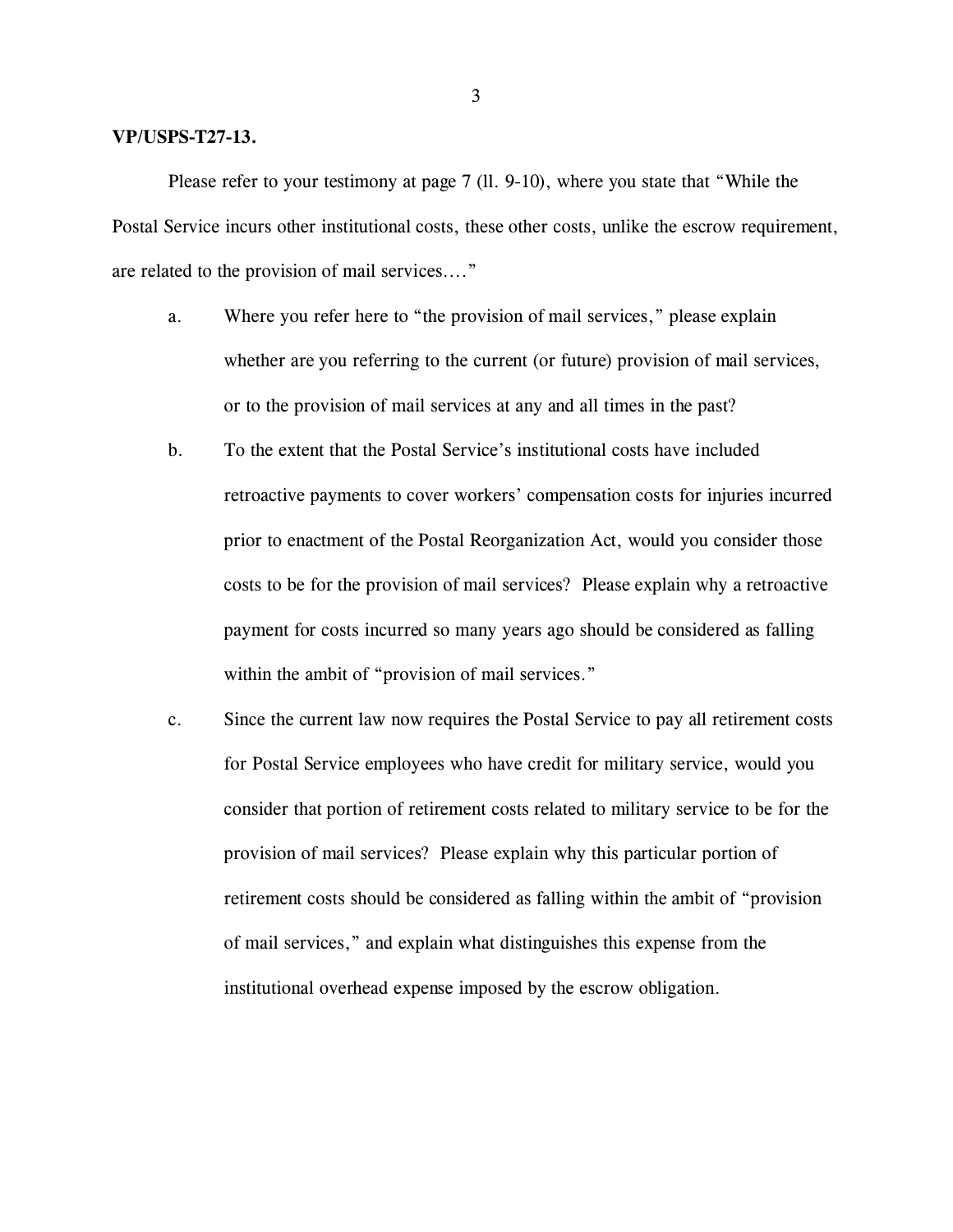## **VP/USPS-T27-14.**

Please refer to your testimony at page 6 (ll. 19-20) where you state that "postal management was faced with the question of how to **most equitably** recover the escrow burden in a circumstance where they would not otherwise be proposing changes in rates and fees." (Emphasis added.) Please also refer to your testimony at page 8 (ll. 11-12) where you state that "[a]llocating the escrow obligation *pro rata* based on revenue spreads the burden of the escrow requirement **equitably**...." (Emphasis added.)

- a. Is it your opinion that an across-the-board percentage increase in rates is the most equitable way of recovering an increase in institutional costs?
- b. Is it your opinion that any other set of rate increases not based pro rata on revenue would be a less equitable way of recovering either (i) any increase in institutional costs, or (ii) an increase in institutional costs mandated by Congress? Please explain your answer.
- c. Unless your answer to preceding part a is an unqualified affirmative, please indicate whether it is your opinion that an across-the-board percentage increase in rates is the most equitable way of recovering an increase in institutional costs only when the increase is mandated by Congress. If this is your opinion, please (i) explain why obligations mandated by Congress require different treatment, and (ii) opine as to why Congress has not enacted a special subsection under Section 3622(b) to allow the Postal Service and the Postal Rate Commission to deal with this situation, or (iii) explain why the Postal Service, in the absence of such legislation, has take it upon itself to decide that the existing rate-setting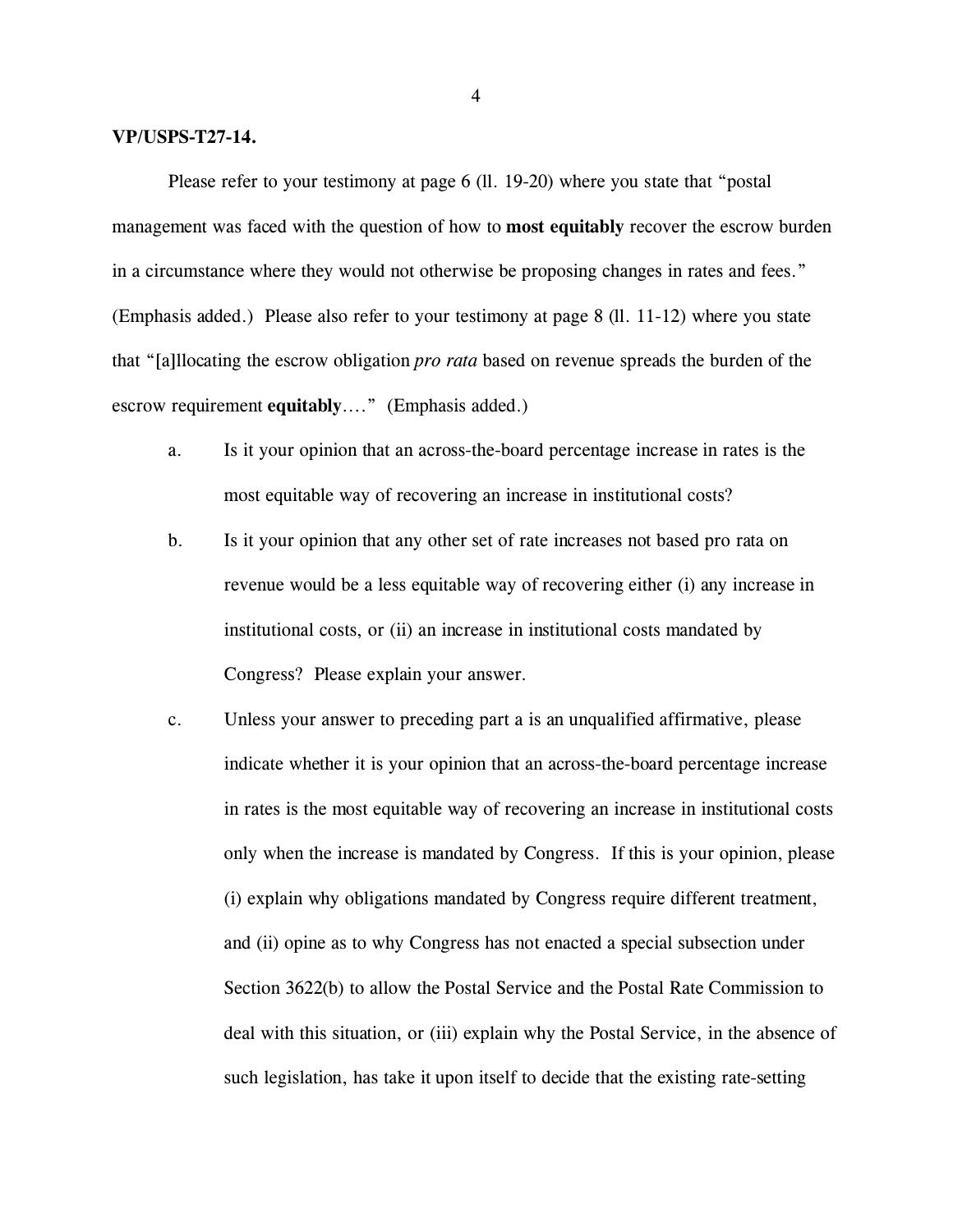criteria in Section 3622(b) of the Postal Reorganization Act are inadequate and different treatment is required.

#### **VP/USPS-T27-15.**

Please refer to your testimony at page 12 (ll. 15-18) where you state:

Because the escrow expense does not vary with mail volume, and, in fact, is not related to the provision of postal services, it would be unreasonable to propose that any one customer or group of customers bear a disproportionate share of this expense.

- a. Can you identify any institutional overhead expenses that vary with volume? Unless your answer is an unqualified negative, please identify each such expense.
- b. Has the Postal Service made any attempt to identify other expense items in its annual budget that may not be related to the provision of postal services?
- c. Would you agree that having Standard ECR mailers pay a 244.1 percent coverage, while, for example, Standard Regular mailers pay a 159.6 percent coverage and Periodicals within county mailers pay a 104.3 percent coverage, results in Standard ECR mailers bearing a "disproportionate share of this expense?" If not, please explain.
- d. Why is it reasonable to propose that any one customer, or group of customers, bear a disproportionate share of the Postal Service's institutional overhead expense, as the Postal Service has proposed in prior omnibus rate cases?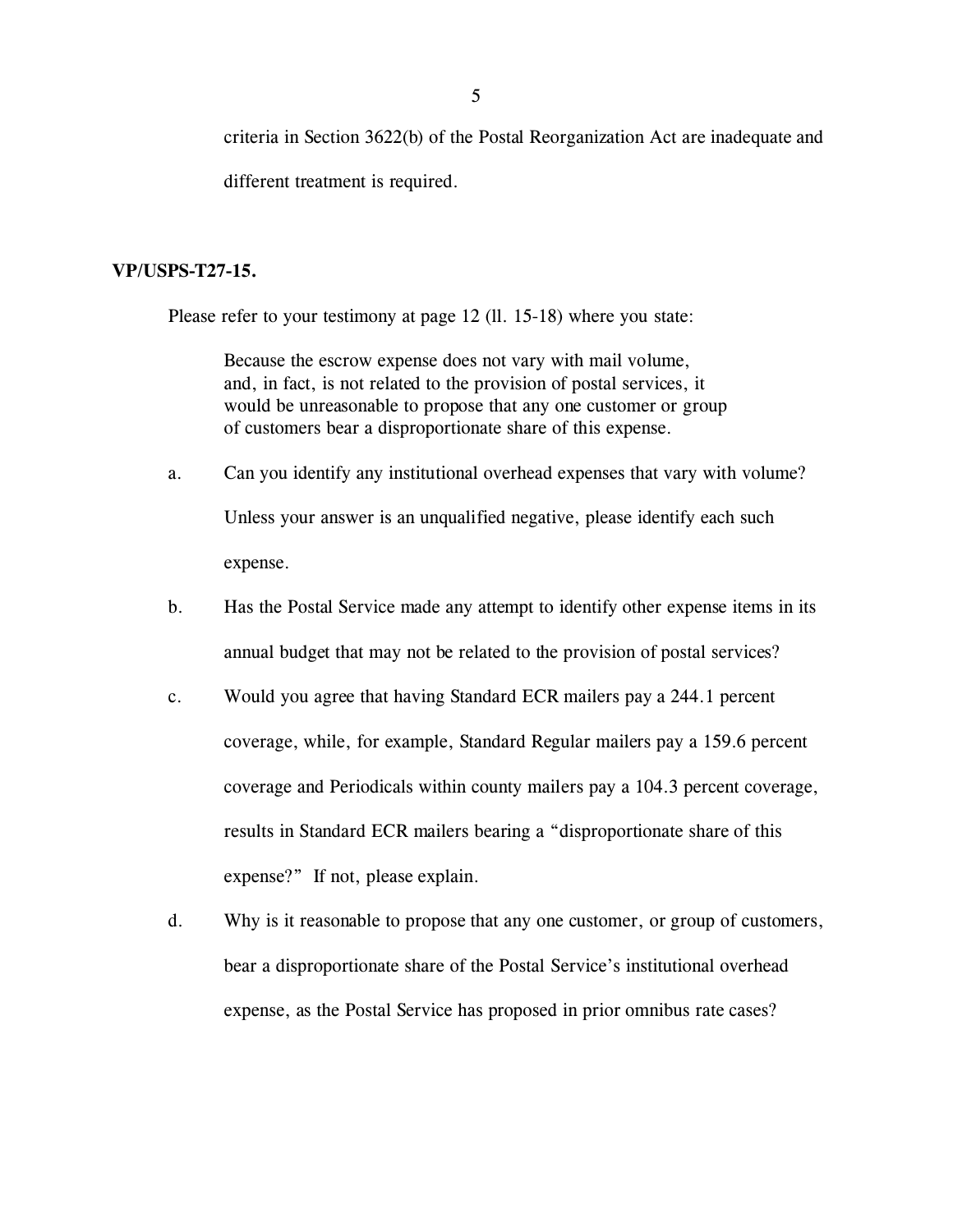Please refer to your testimony at page 12 (11. 11-13) where you state:

the Postal Service cannot simply ignore its [the escrow requirement's] existence. To do so would be a breach of the financial management responsibilities established under the Postal Reorganization Act.

If the Postal Service cannot afford to ignore the existence of the escrow requirement without breaching the financial management responsibilities established under the Postal Reorganization Act, please explain how the Postal Service can afford to ignore its future unfunded health care liabilities (discussed at page 27 of the 2004 Annual Report of the U.S. Postal Service) which far exceed the FY 2006 escrow requirement of \$3.1 billion, without breaching its financial management responsibilities.

## **VP/USPS-T27-17.**

Please refer to your testimony in Section IV.B, starting at page 13 (l. 15) where you discuss the Value of Service criterion contained in Section 3622(b)(2) of the Postal Reorganization Act. Aside from your explanation of the various factors that have been used to assess value of service, please explain how you explicitly took into account value of service when recommending (or reviewing) coverages for each class and subclass of mail, and how that consideration caused you either to increase or decrease the coverage on any individual class or subclass of mail. If the circumstances of this case caused you essentially to ignore, or override considerations of value of service, please so state.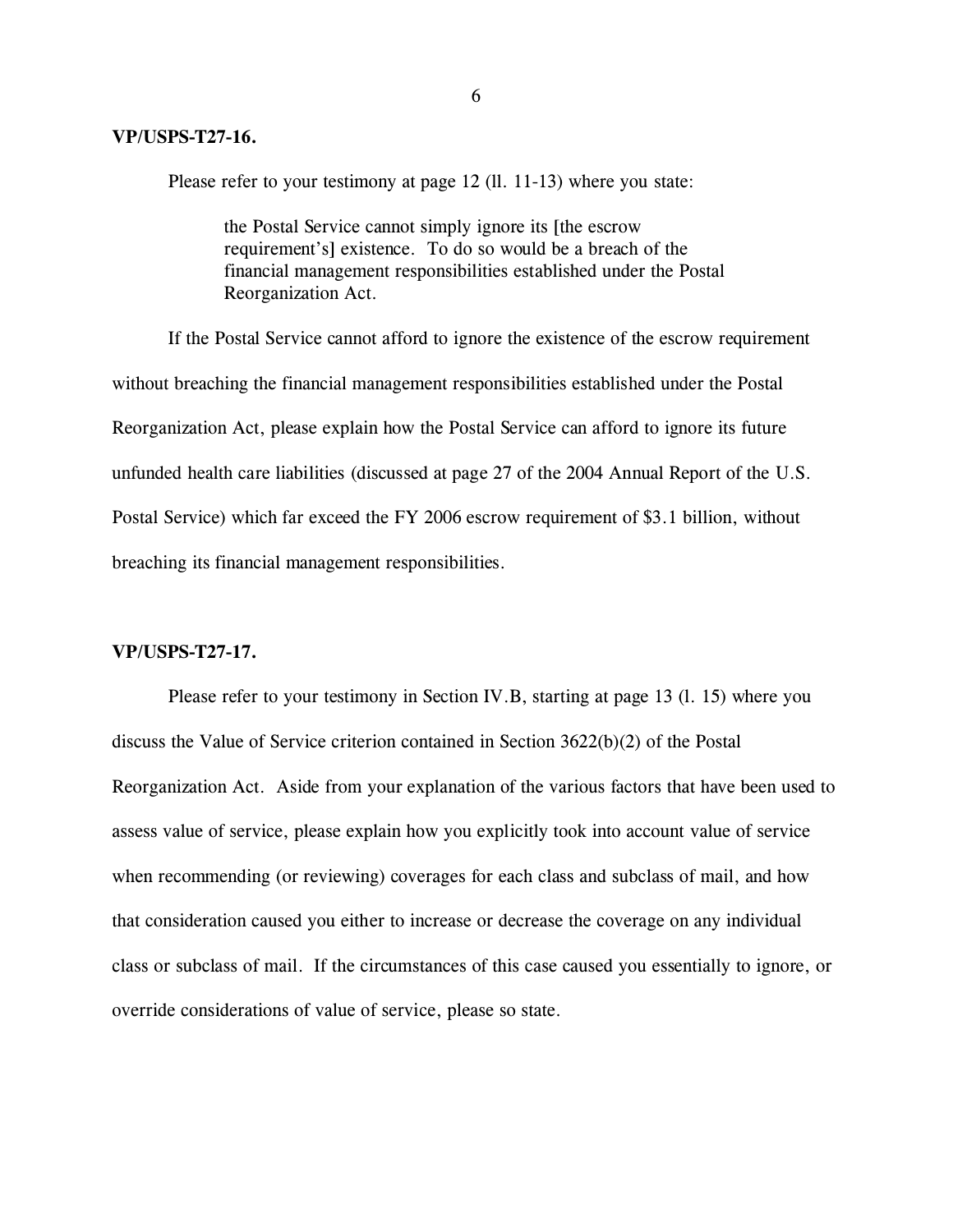## **VP/USPS-T27-18.**

Please refer to your testimony at page 18 (ll. 6-7) where, in your discussion of Criterion 4, Effect of Rate Increases, you state that "Public Law 108-18 does not differentiate between customers in the imposition of the escrow."

- a. Did the Omnibus Budget Reconciliation Act of 1990 differentiate between postal customers?
- b. Did the Omnibus Budget Reconciliation Act of 1993 differentiate between postal customers?
- c. Did the Balanced Budget Act of 1997 differentiate between postal customers?
- d. Did the section of Public Law 108-18 that requires the Postal Service to pay Civil Service Retirement System ("CSRS") retirement benefits for military service differentiate between postal customers?
- e. Does your above-quoted statement mean that you felt it was necessary for Public Law 108-18 to differentiate between postal customers on the basis of the number of available alternatives in order for you to give explicit consideration and weight to this criterion in Section  $3622(b)$ ? If this is not a correct interpretation of what you intended, please explain what you meant.
- f. In light of the criteria already contained in Section 3622(b) of the Postal Reorganization Act, please explain why any act of Congress that imposes some kind of financial obligation on the Postal Service also should contain explicit provisions that differentiate between postal customers.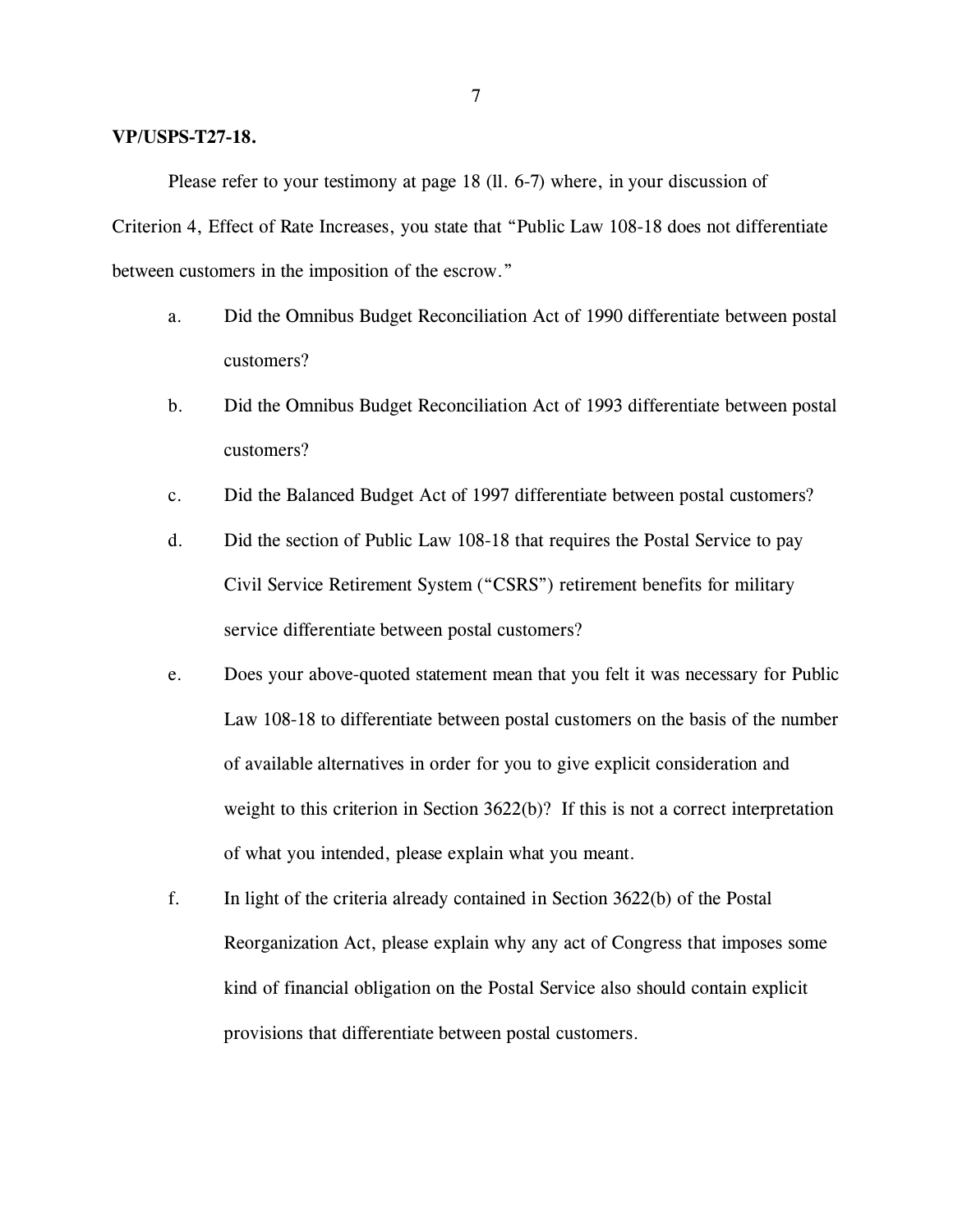### **VP/USPS-T27-19.**

Please refer to your testimony at page 19 (ll. 15-16) where you discuss available alternatives, and state that "Public Law 108-18 has not differentiated customers on the basis of the number of available alternatives."

- a. Did the Omnibus Budget Reconciliation Act of 1990 differentiate postal customers on the basis of the number of available alternatives?
- b. Did the Omnibus Budget Reconciliation Act of 1993 differentiate postal customers on the basis of the number of available alternatives?
- c. Did the Balanced Budget Act of 1997 differentiate postal customers on the basis of the number of available alternatives?
- d. Did the section of Public Law 108-18 that requires the Postal Service to pay CSRS retirement benefits for military service differentiate between postal customers on the basis of the number of available alternatives?
- e. Does your above-quoted statement mean that you felt it was necessary for Public Law 108-18 to differentiate customers on the basis of the number of available alternatives in order for you to give explicit consideration and weight to this criterion in Section 3622(b)? If this is not a correct interpretation of what you intended, please explain what you meant.
- f. Please explain how you explicitly took available alternatives into account, especially changes and developments in available alternatives since Docket No. R2001-1, when recommending the coverages for each individual class or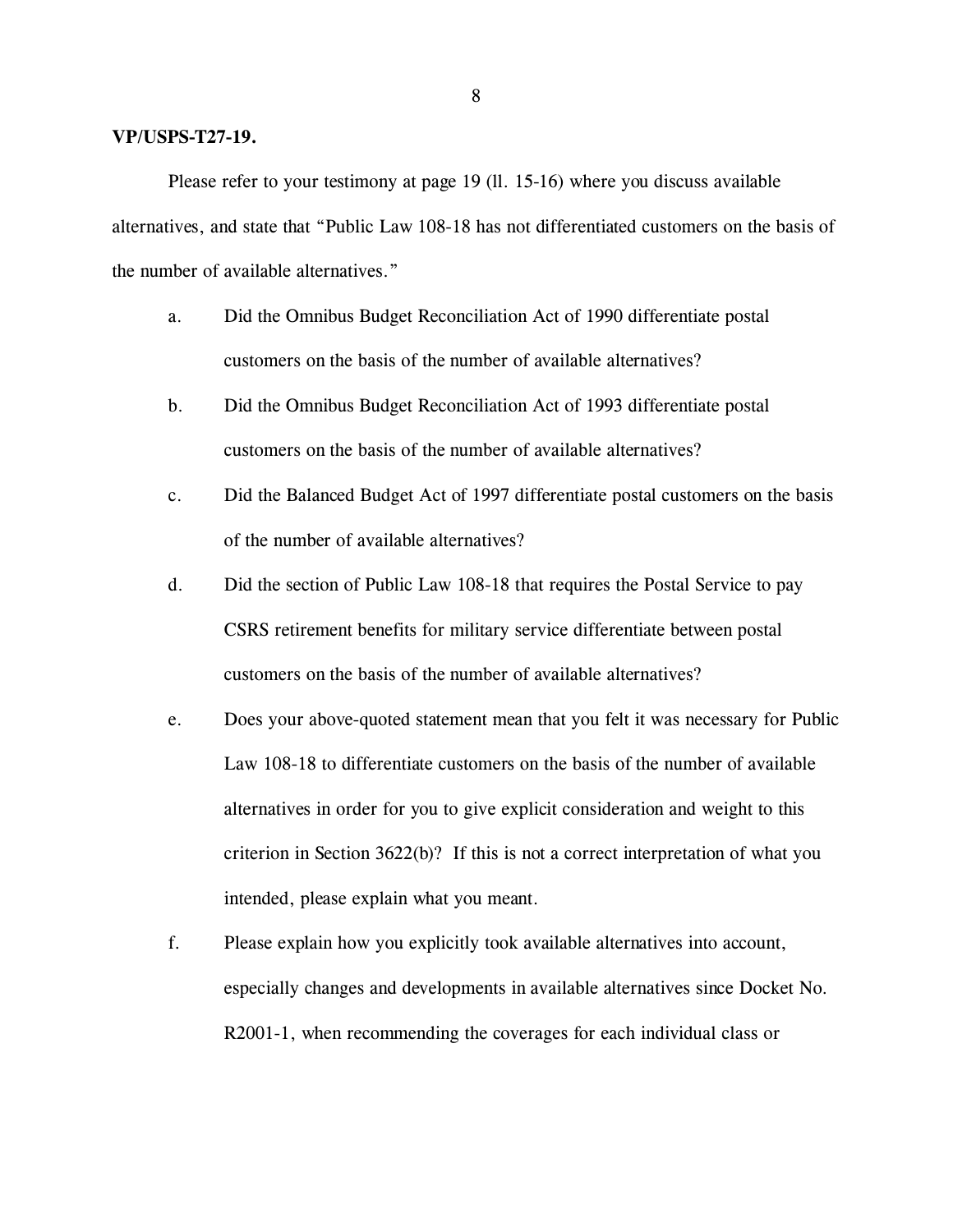subclass of mail. If the circumstances of this case caused you to ignore, or override considerations of available alternatives, please so state.

#### **VP/USPS-T27-20.**

Please refer to your testimony at page 6 (l. 13) where you state that "the escrow obligation does not serve a 'postal' function."

- a. Please define what you mean by the term "postal function" as you use it here.
- b. Please explain how retirement payments for military service serve a "postal" function.
- c. Please explain how workers' compensation expenses for injuries incurred prior to 1971 serve a "postal" function.

## **VP/USPS-T27-21.**

Please refer to your response to VP/USPS-T27-3(k) where you state:

Efforts to force fit past coverages to a new case can only succeed if one is compelled to ignore all new information and solely dwell on the past.

- a. Would you agree that an across-the-board rate increase is built solely on prior rates already in existence? Please explain any disagreement.
- b. Would you agree that an across-the-board rate increase ignores all new information as regards changes in cost, demand, competition, elasticities of demand, etc. Please explain any disagreement.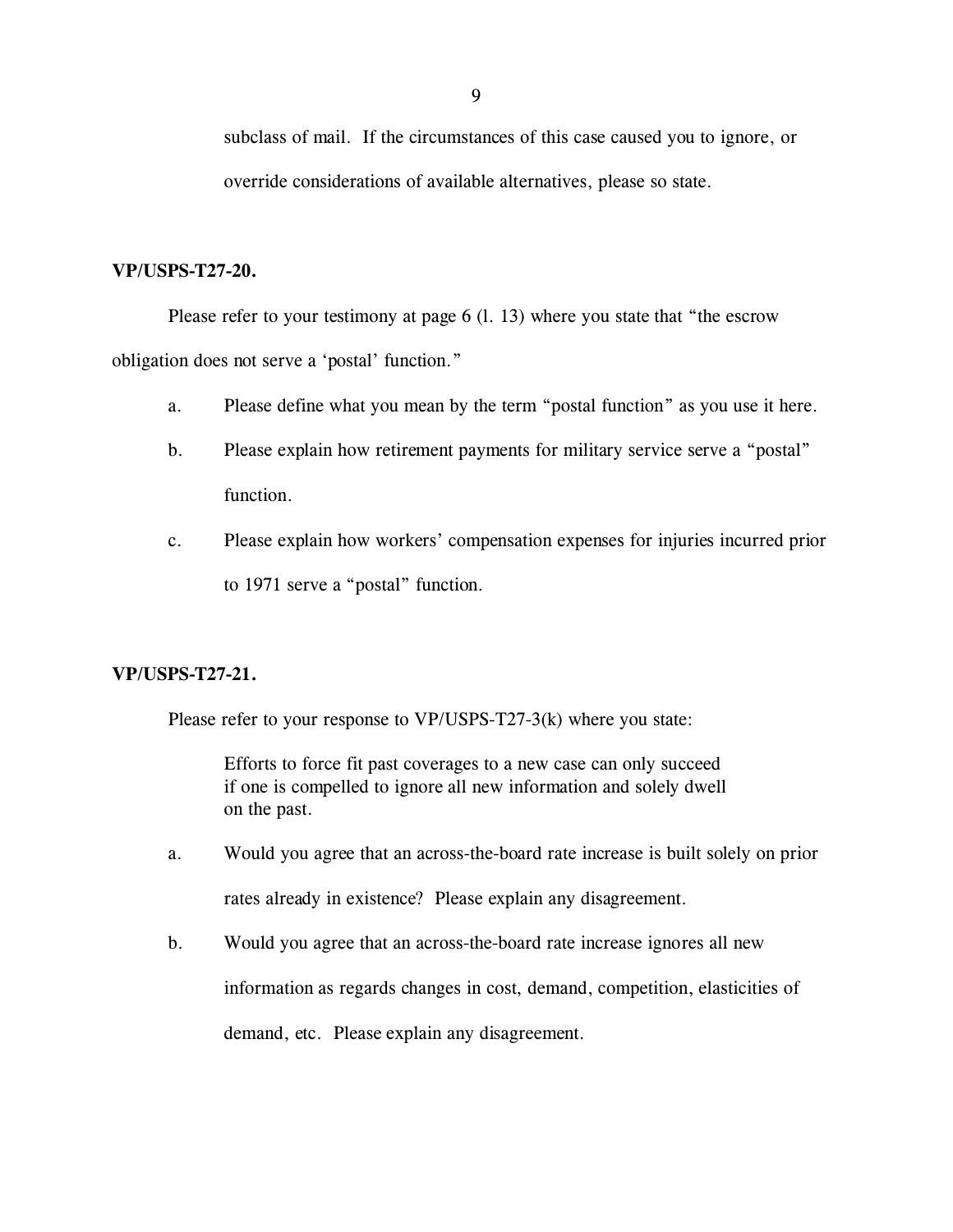## **VP/USPS-T27-22.**

Please refer to your response to VP/USPS-T27-7 where, as part of your response, you

state:

The potential for Congressional action removing the escrow requirement must be considered. The proposed across-the-board rate increase permits the Commission to separate the escrow obligation from other issues in rate design that would not otherwise be raised by the Postal Service.

- a. If the Postal Service, the Commission and mailers are to consider the potential for Congressional action removing the escrow requirement, should they also consider the potential for Congressional action eliminating future rate cases and thereby causing rates resulting from your proposed across-the-board increase becoming the basis for rates in the foreseeable future?
- b. In your opinion, is the potential for Congressional inaction a possibility that also should be considered?
- c. With respect to your statement that the proposed across-the-board rate increase permits the Commission to separate the escrow obligation from other issues in rate design, does Public Law 108-18 or the Postal Reorganization Act mandate that the Commission make such a separation?
- d. With respect to your statement that the proposed across-the-board rate increase permits the Commission to separate the escrow obligation from other issues in rate design, does Public Law 108-18 or the Postal Reorganization Act in any way obligate the Commission to make such a separation?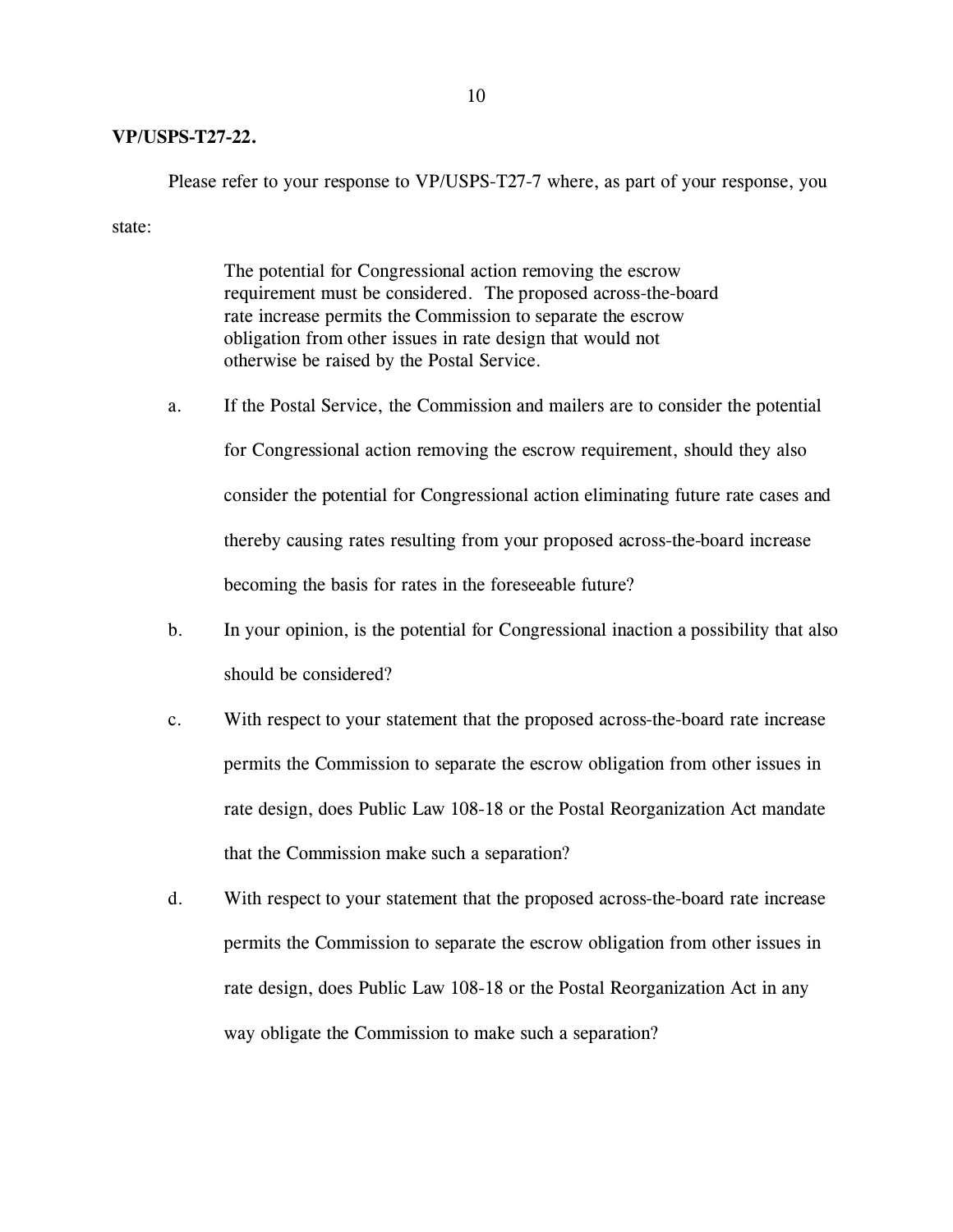e. With respect to your statement that the proposed across-the-board rate increase permits the Commission to separate the escrow obligation from other issues in rate design, does the Postal Reorganization Act allow the Commission to make such a separation, and then apply the criteria in Section 3622(b) differentially, to the point of virtually ignoring most of the criteria?

## **VP/USPS-T27-23.**

- a. Please confirm that your testimony does not contain or discuss either markups or coverage of individual subclasses using PRC attributable costs. If you do not confirm, please indicate where in your testimony these data can be found.
- b. Please confirm that the markups for individual subclasses using PRC attributable costs can be found only in USPS-LR-K-114, which is a Category 5 library reference, and which you do not sponsor. If you do not confirm, please explain.
- c. Please confirm that, using PRC attributable costs, library reference USPS-LR-K-114 indicates that both (i) Within County Periodicals and (ii) Media Mail and Library Mail have negative markups  $-i.e.,$  coverages of less than 100 percent — which means that neither subclass covers its attributable costs. If you do not confirm, please explain.
- d. When you prepared your testimony, did you refer to library reference USPS-LR-K-114?